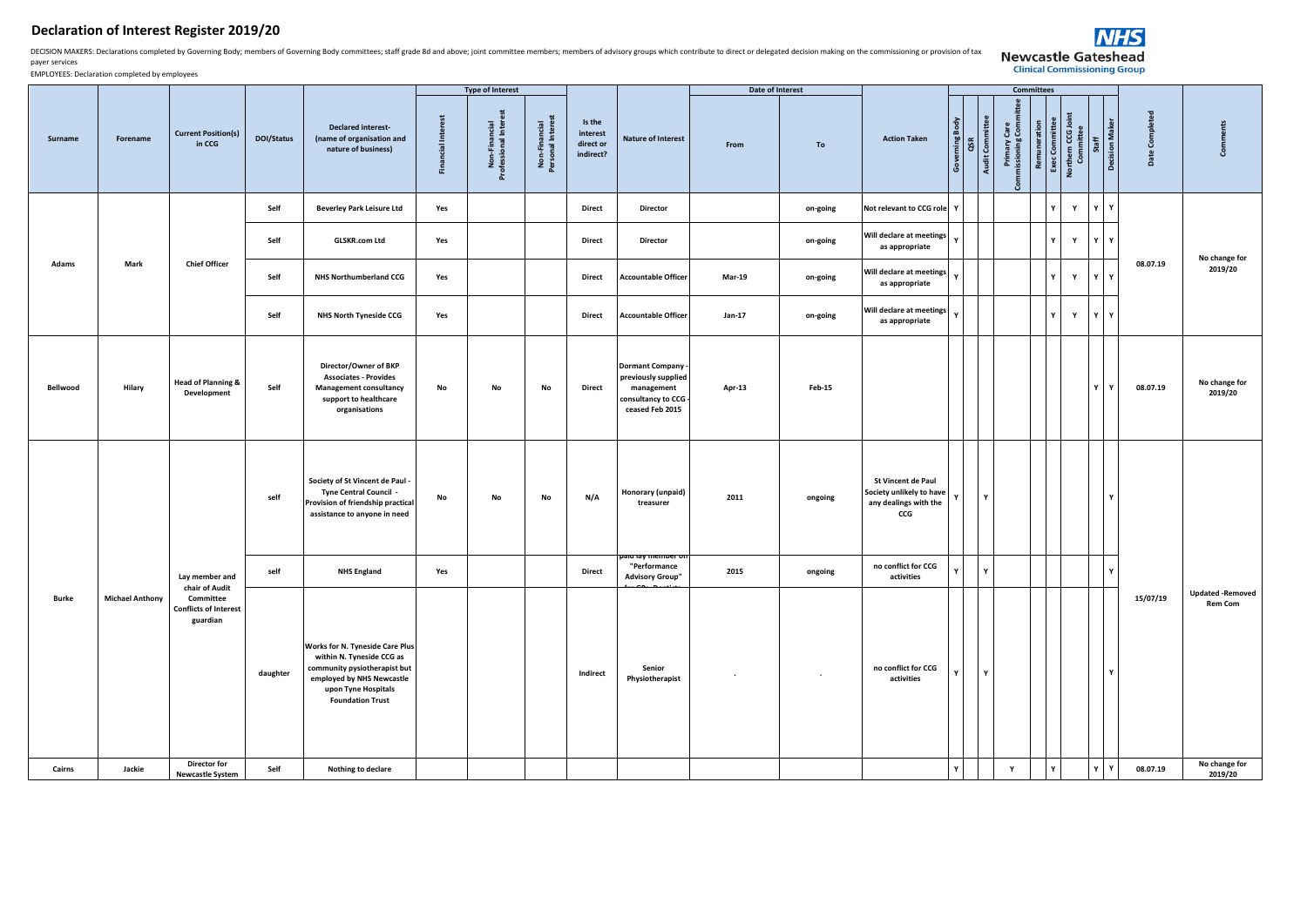| Coppin (Taylor) | Mandy   | <b>Lay Member</b>                                                      | Self     | <b>Streetwise Young People's</b><br>Project which receives funding<br>from Newcastle LA, Public<br><b>Health and NGCCG towards</b><br>sexual health, counselling and<br>youth work with young people<br>aged 11-25 years. | Yes |     |     | <b>Direct</b> | <b>CEO of Streetwise</b><br><b>Young People's</b><br>Project                                                                               |               | Ongoing  | Will be declared at<br>meetings as necessary                                                                                                    |              |              | Y | Y |   |   | Y       | 29.08.19 | No change for<br>2019/20 |
|-----------------|---------|------------------------------------------------------------------------|----------|---------------------------------------------------------------------------------------------------------------------------------------------------------------------------------------------------------------------------|-----|-----|-----|---------------|--------------------------------------------------------------------------------------------------------------------------------------------|---------------|----------|-------------------------------------------------------------------------------------------------------------------------------------------------|--------------|--------------|---|---|---|---|---------|----------|--------------------------|
| Corrigan        | Joe     | <b>Chief Finance Officer</b>                                           | Self     | Sibling is GP whose practice is a<br>member of CCG                                                                                                                                                                        | No  |     |     |               |                                                                                                                                            |               |          | Will declare in meetings<br>where relevant                                                                                                      |              |              | Y |   |   |   | Y       | 05.07.19 | No change for<br>2019/20 |
| Cunliffe        | Bill    | <b>Secondary Care</b><br>Clinician                                     | Self     | <b>Care Quality Commissioner</b>                                                                                                                                                                                          | No  |     |     |               | <b>Member of CQC</b><br><b>Inspection Team</b>                                                                                             | 01.04.17      | Ongoing  |                                                                                                                                                 | YY           |              | Y |   | Υ |   | Υ       | 05.07.19 | No change for<br>2019/20 |
|                 |         |                                                                        | Self     | <b>Teams Medical Practice</b>                                                                                                                                                                                             | Yes |     |     |               | Partner and GP<br>trainer                                                                                                                  |               | on going | Will be declared at<br>meetings as necessary                                                                                                    |              |              |   |   |   | Y | v       |          |                          |
| Dornan          | Mark    | <b>Clinical Chair</b>                                                  | Self     | <b>Inner West Gateshead Primary</b><br><b>Care Network</b>                                                                                                                                                                | No  | Yes | No  |               | Practice is a<br>Member of the<br><b>Inner West</b><br><b>Gateshead Primary</b><br>care Network                                            | 10.07.19      | 01.07.19 | Will be declared at<br>meetings as necessary                                                                                                    |              |              |   |   | Y | Y | Y       | 10.08.19 | No change for<br>2019/20 |
|                 |         |                                                                        | Self     | <b>AHSN</b>                                                                                                                                                                                                               | No  | Yes |     |               | Member of the<br><b>AHSN Governing</b><br>Body                                                                                             |               | on going | Will be declared at<br>meetings as necessary                                                                                                    |              |              |   |   | Y | Y | Y       |          |                          |
| Gertig          | Paul    | Lay governing body<br>member                                           | daughter |                                                                                                                                                                                                                           |     |     |     | Indirect      | My Eldest daughter<br>is on the GP core<br>training programme<br>in our area. Her 1st<br>6 months is with a<br>GP practice in<br>Gateshead | Aug-19        | Aug-22   | I will declare at<br>meetings as required<br>and comply with the<br>standards of buisness<br>conduct and<br>declarations of interest<br>policy. | Y            | Y            | Y | Υ |   |   | Y       | 24/09/19 | Updated                  |
| Hawkins         | Neil    | <b>Head of Corporate</b><br><b>Affairs</b>                             | Self     | Nothing to declare                                                                                                                                                                                                        |     |     |     |               |                                                                                                                                            |               |          |                                                                                                                                                 | YY           |              |   |   |   |   | Y<br>Y  | 05.07.19 | No change for<br>2019/20 |
|                 |         |                                                                        |          | Newcastle YMCA. The YMCA<br>hold public health funding for<br>anti-obesity programme.                                                                                                                                     | Yes |     |     | <b>Direct</b> | chief Executive<br>Officer                                                                                                                 |               | on-going | will declare at meetings<br>if necessary                                                                                                        |              | Y            | Y |   |   |   | Y       |          |                          |
| Hurst           | Jeff    | Lay Member and<br><b>Deputy Chair</b>                                  | Self     | Personal friend with Dr D<br>Howarth and family, Senior<br>Partner, Denton Turret Medical<br>Group. Friendship started 10<br>years ago.                                                                                   | No  | No  | Yes | Indirect      | <b>Close Personal</b><br>friendship dating<br>back 10 years.                                                                               |               | On-going | will declare at meetings<br>if necessary                                                                                                        | $\mathbf{v}$ | $\mathbf{Y}$ | Y |   |   |   | Y       | 14/02/19 | <b>Removed Rem Com</b>   |
| Jones           | David   | <b>Assistant Clinical</b><br>Chair/Safeguarding<br><b>Lead and DCO</b> | Self     | <b>Throckley Primary Care</b>                                                                                                                                                                                             | Yes |     |     | <b>Direct</b> | <b>GP Partner</b>                                                                                                                          |               | ongoing  | will declare this as<br>needed at meetings                                                                                                      |              |              |   |   | Y | Y | YY      | 04.04.19 | No change for<br>2019/20 |
| McGrath         | Jillian | <b>Head of Finance</b>                                                 | spouse   | <b>Works for North East</b><br><b>Ambulance Service</b>                                                                                                                                                                   | No  | Yes | Yes | Indirect      | employed in<br>organsiation which<br>the CCG contracts<br>with                                                                             | Pre-dates CCG | present  | no conflict                                                                                                                                     |              |              | Y |   |   |   | ΥI<br>Y | 05.07.19 |                          |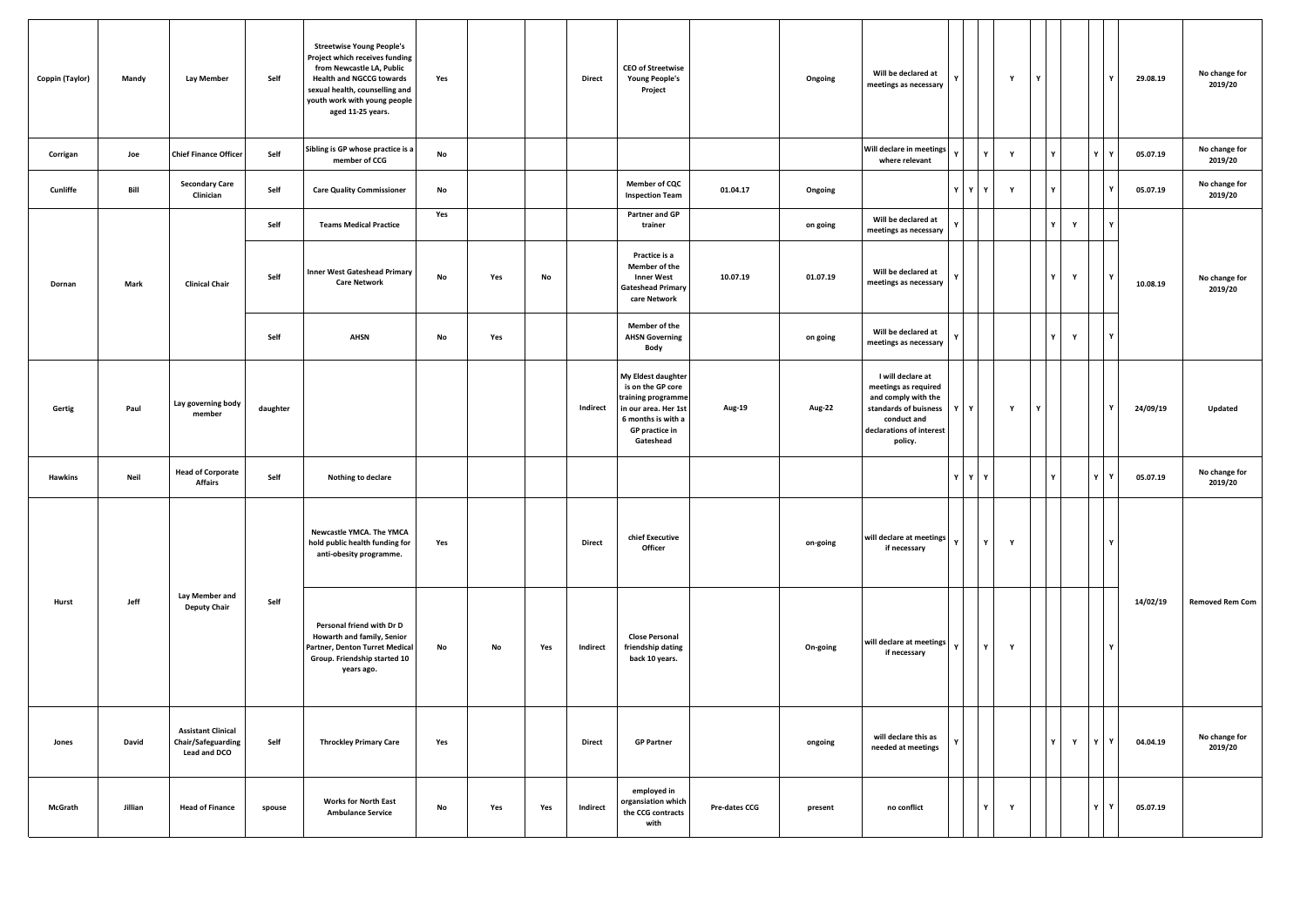|         |             | <b>GP partner Wrekenton Medical</b><br>Self<br>No<br>Group               | Yes  | No                                                                                                                                                                                                                                                                                                         | <b>Direct</b> |     | 1996 | Ongoing       | I will declare at<br>meetings as required                                        |      |         |                                           |   |   | Ÿ           |              |              |              |          |                          |
|---------|-------------|--------------------------------------------------------------------------|------|------------------------------------------------------------------------------------------------------------------------------------------------------------------------------------------------------------------------------------------------------------------------------------------------------------|---------------|-----|------|---------------|----------------------------------------------------------------------------------|------|---------|-------------------------------------------|---|---|-------------|--------------|--------------|--------------|----------|--------------------------|
| Moylett | Elizabeth   | <b>Member practice</b><br>representative on<br><b>CCG Governing body</b> | Self | Member of "Doctors for the<br>NHS". A doctors campaign<br>group for the restoration of the<br>NHS as a publicly funded,<br>publicly provided and publicly<br>accountable service.                                                                                                                          | No            | Yes | No   | Direct        |                                                                                  | 2018 | Ongoing | I will declare at<br>meetings as required |   |   |             |              |              | Y            | 02.10.19 | Added                    |
|         |             | <b>Executive Director of</b>                                             |      | Chair of Trustes of the Clarke<br><b>Lister Brian H Foundation</b>                                                                                                                                                                                                                                         | No            | No  | No   | N/A           | <b>Unpaid Chair of</b>                                                           | 1996 |         | Will declare at meetings                  | Y | Y |             | v            | Y            | Y            |          | No change for            |
| Piercy  | Christopher | <b>Nursing, Patient</b><br><b>Safety &amp; Quality</b>                   | Self | Chair of Clarke Lister Feel Good<br>Centre                                                                                                                                                                                                                                                                 | No            | No  | No   | N/A           | <b>Trustees</b>                                                                  | 2010 | Ongoing | if relevant                               | Y | Y |             |              |              | Y            | 12.08.19 | 2019/20                  |
| Slowie  | Dominic     | <b>Interim Medical</b><br><b>Director</b>                                | Self | <b>Operating Theatre. Takes</b><br>commissions for plays on<br>health themes for a number of<br>professional, student and<br>general audiences                                                                                                                                                             | No            | Yes | Yes  | Direct        | Trustee                                                                          |      | Ongoing | I will declare at<br>meetings as required | Y | Y | $\mathbf Y$ | Y            | Y            | $\mathbf{Y}$ |          |                          |
|         |             |                                                                          | Self | WeCan Enable. A Hexham<br>based charity, that receives<br>some funding from<br><b>Northumberland County</b><br><b>Council and raises funds</b><br>independently to provide<br>access to leisure for children<br>and adults with physical and or<br>learning disabilities living in<br>West Northumberland. | No            | Yes | Yes  | <b>Direct</b> | <b>Trustee/Board</b><br>Member                                                   |      | Ongoing | I will declare at<br>meetings as required |   | Y | Y           | Y            |              | YY           | 27.08.19 | No change for<br>2019/20 |
|         |             |                                                                          | Self | <b>Sessional GP at Bridges Medical</b><br>Practice                                                                                                                                                                                                                                                         | Yes           | No  | No   | Direct        | Sessional GP, no<br>permanent or<br>business influencing<br>role in the practice |      | Ongoing | I will declare at<br>meetings as required | Y | Y | $\mathbf Y$ | $\mathbf{v}$ | $\mathbf{v}$ | $\mathbf{v}$ |          |                          |
|         |             |                                                                          | Self | <b>British Academy of Childhood</b><br><b>Disability</b>                                                                                                                                                                                                                                                   | No            | Yes | Yes  | Direct        | <b>GP</b> representative                                                         |      | Ongoing | I will declare at<br>meetings as required | Y | Y | Y           | Y            |              | $Y$ $Y$      |          |                          |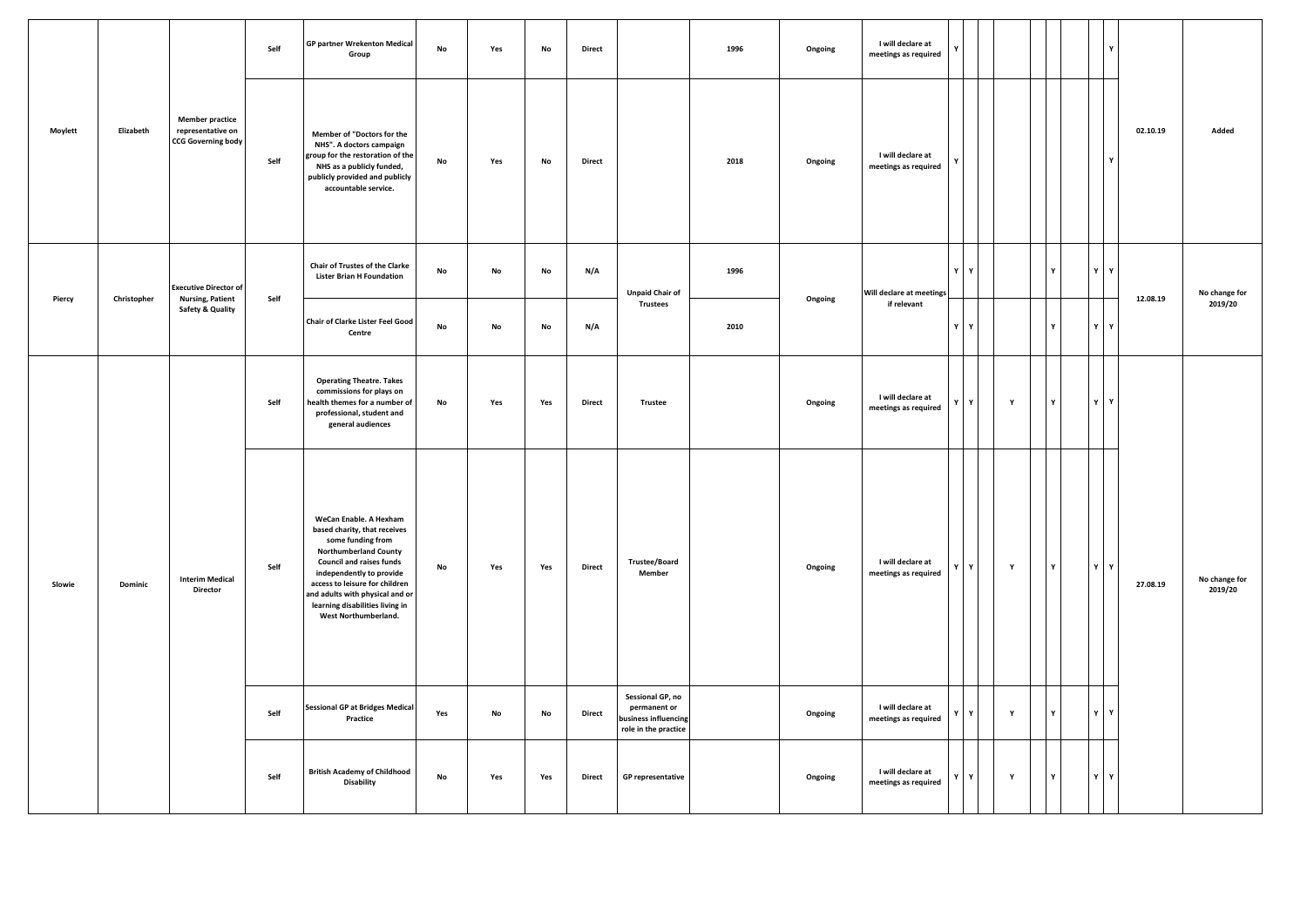| Smith          | Colin           | <b>Head of</b><br>Performance and<br>Provider<br>Management                             | Self   | Nothing to declare                                                                                                              |     |               |    |               |                                                                                                   |               |         |                                                                        |              |              |                    |              |   | Y<br>Y       | 05.07.19   | No change for<br>2019/20                                |
|----------------|-----------------|-----------------------------------------------------------------------------------------|--------|---------------------------------------------------------------------------------------------------------------------------------|-----|---------------|----|---------------|---------------------------------------------------------------------------------------------------|---------------|---------|------------------------------------------------------------------------|--------------|--------------|--------------------|--------------|---|--------------|------------|---------------------------------------------------------|
| Stansfield     | Sheinaz         | <b>CCG Board Member</b>                                                                 | Self   | Director of transformation with<br><b>Birtley OTRR PCN</b>                                                                      | Yes | No            | No | Direct        | Director of<br>Transformation                                                                     | 12.08.19      | Ongoing | Will declare at meeting<br>as appropriate                              | $\mathbf{v}$ |              |                    |              |   |              | 12.08.19   | Amended - Changed<br>from GP Oxford<br>Terrace          |
|                |                 |                                                                                         | Self   | <b>Newcastle University Dental</b><br>School                                                                                    | No  | $\mathsf{No}$ | No |               | PPI lead for<br>research projects                                                                 | ongoig        |         | n/a                                                                    | Y            | $\mathbf{v}$ |                    | Y            |   | $\mathbf{Y}$ |            |                                                         |
|                |                 |                                                                                         | Self   | <b>NHS England Performance</b><br><b>Advisory Group</b>                                                                         | Yes | $\mathsf{No}$ | No |               | Lay member                                                                                        | ongoing       |         | Will declare at meetings<br>as appropriate                             | $\mathbf{v}$ | $\mathbf{v}$ |                    | $\mathbf{v}$ |   | $\mathbf{v}$ |            |                                                         |
| <b>Stewart</b> | <b>Margaret</b> | <b>Lay Member</b>                                                                       | Self   | <b>Health Education North East</b>                                                                                              | Yes | No            | No |               | Lay member                                                                                        | 18/04/2019    | Ongoing | Will declare at meetings<br>as appropriate                             | Y            | Y            |                    | Y            |   |              | 09/07/19   | <b>Amended -Clarity &amp;</b><br>Partnership removed    |
|                |                 |                                                                                         | Self   | Trustee and vice chair of North<br>Tyneside Citizens Advice (NTCA)                                                              | No  | No            | No |               | <b>Trustee and vice</b><br>chair of North<br><b>Tyneside Citizens</b><br><b>Advice (NTCA)</b>     | ongoing       |         | Will declare at meetings v<br>as appropriate                           |              | l v          |                    |              |   | Y            |            |                                                         |
|                |                 | urgent care cincial<br>lead- attends Exec<br>CMT and a range of                         | self   | <b>GP partner Park Medical Group</b><br>member f NGPS (GP federation)                                                           | Yes | No            | No | <b>Direct</b> | <b>GP profit sharing</b><br>partner fulltime                                                      | whole period  |         |                                                                        |              |              | $\pmb{\mathsf{Y}}$ |              | Y | YY           |            |                                                         |
| <b>Summers</b> | Steve           | local and regional<br>urgent care meetings<br>co-chairing regional<br>operational board | self   | member of NGPS (GP<br>federation)                                                                                               | Yes | No            | No | Direct        | Park Medcial group<br>shares in the output<br>of the federation<br>but has no board<br>membership | whole period  |         |                                                                        |              |              | Y                  |              | Y | YY           | 16.10.2019 |                                                         |
|                |                 | <b>Governing Body</b>                                                                   | spouse | <b>RVI</b>                                                                                                                      | Yes | Yes           | No | <b>Direct</b> | <b>Nurse</b>                                                                                      | 2001          | date    | Will declare at meetings<br>as needed                                  | $\mathbf Y$  |              |                    |              |   | Y            |            | <b>Amended -Gat Doc</b>                                 |
| Ward           | Peter           | Practice<br>Representative                                                              | Self   | <b>GP</b> in Gateshead Practice                                                                                                 | Yes | Yes           | No | <b>Direct</b> | ${\sf GP}$                                                                                        | 2001          | Date    | Will declare at meetings<br>as needed                                  | $\mathbf Y$  |              |                    |              |   |              | 11.07.19   | removed                                                 |
| Wilson         | Andrea          | <b>Head of Patient</b><br>Safety & Quality                                              | self   | Nothing to declare                                                                                                              |     |               |    |               |                                                                                                   |               |         |                                                                        |              |              |                    |              |   | Y<br>Y       | 08.10.18   | <b>Currewntly absent</b><br>from work due to<br>illness |
| Wilson         | Lynn            | Director for<br><b>Gateshead System</b>                                                 | self   | <b>Foster Carer Durham Council</b>                                                                                              |     |               |    | indirect      |                                                                                                   | <b>Nov-13</b> | current | No conflict                                                            | Y            |              | Y                  |              |   | Y<br>Y       | 08.08.19   | No change for<br>2019/20                                |
|                |                 |                                                                                         |        | <b>Tyneside and Northumberland</b><br><b>MIND</b>                                                                               |     | Yes           |    | <b>Direct</b> | <b>Trustee/Director</b>                                                                           | 2011          | Ongoing | Will declare at meetings<br>as appropriate                             | $\mathbf{v}$ |              |                    |              |   | $\mathbf{Y}$ |            |                                                         |
| Wood           | Oliver          | <b>Lay Member</b>                                                                       | Self   | <b>Be Wellbeing (providing</b><br>training and wellbeing services,<br>subsidiary of Tyneside and<br><b>Northumberland Mind)</b> |     | Yes           |    | <b>Direct</b> | Director                                                                                          | 2019          | Ongoing | Will declare at meetings<br>as appropriate<br>Will declare at meetings | $\mathbf{v}$ |              |                    |              |   | Y            | 29/07/19   | No change for<br>2019/20                                |
|                |                 |                                                                                         |        | Northumbria University                                                                                                          | Yes |               |    | <b>Direct</b> | Employee                                                                                          | 2019          | Ongoing | as appropriate                                                         |              |              |                    |              |   |              |            |                                                         |